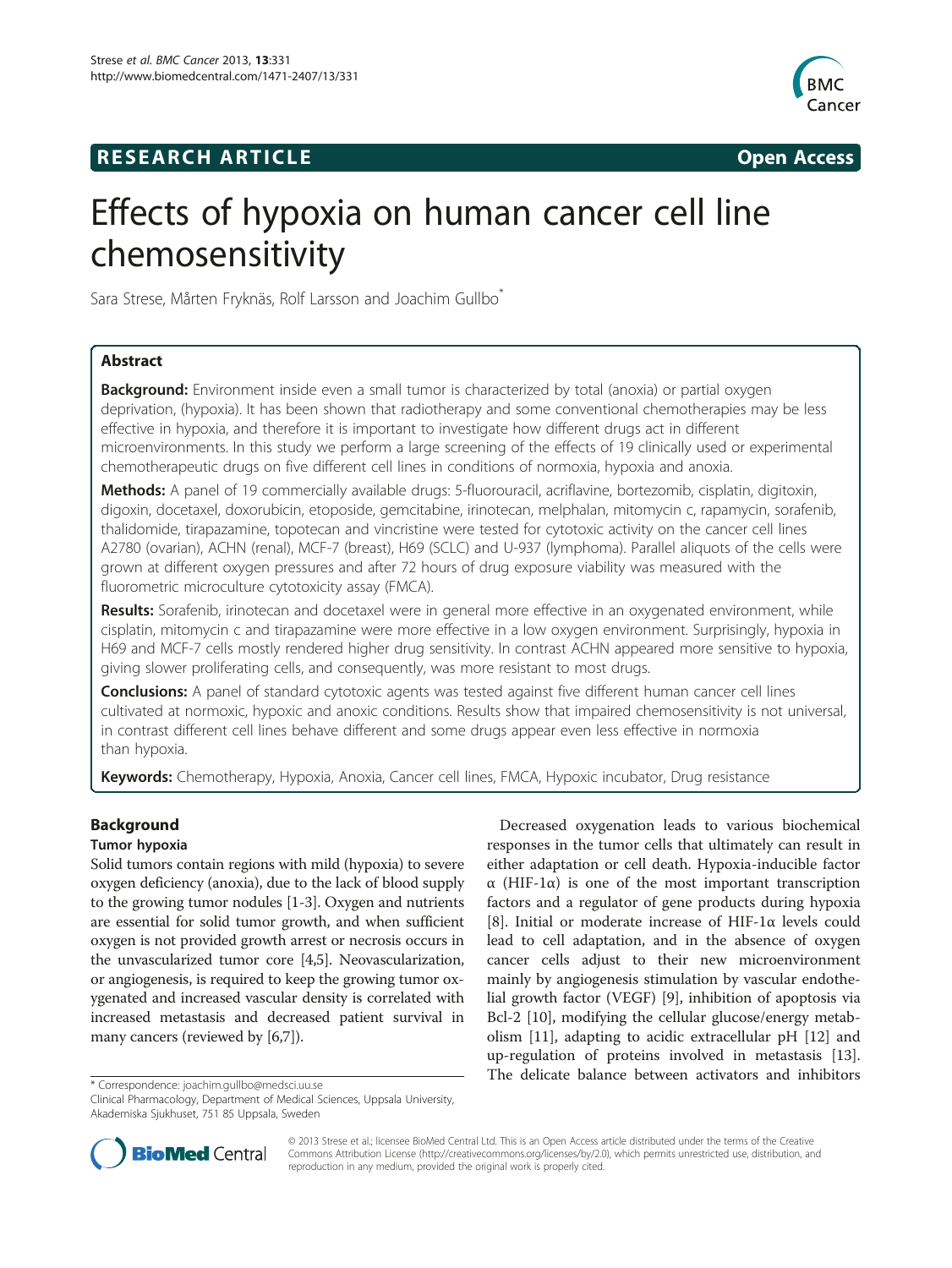regulate adaptation or cell death in growing tumor nodules.

### Hypoxia mediated resistance to radiotherapy and chemotherapy

Hypoxic cells may be resistant to both radiotherapy and conventional chemotherapy. Studies show that hypoxia has a negative impact of radiotherapy on tumor cells in various cancers such as mammary carcinoma [\[14](#page-8-0)], head and neck carcinoma [\[15](#page-8-0)] and uterine cervix carcinoma [[16\]](#page-8-0). There are several non-excluding theories to explain the fact that also conventional chemotherapy has less effect on hypoxic tumor cells. The anarchic vascular pattern characteristic of many tumors includes caliber changes, loops and trifurcations [[17](#page-8-0)]. This, and the distance between cell and blood vessel diminish the exposure of the anticancer drug and also the proliferation of the cells [[4,](#page-8-0)[18\]](#page-9-0). Since the cytotoxic effect is greater in rapidly dividing cells, the slow proliferating tumor cells far away from the blood vessels is less sensitive to chemotherapy [[1,](#page-8-0)[18\]](#page-9-0). Hypoxia also selects for cells with low expression of p53 and consequently p53-induced apoptosis is reduced in hypoxic cells [\[19](#page-9-0)]. In normoxic surroundings DNA injuries caused by some anticancer drugs is more permanent, while in hypoxic surroundings higher levels of restoration occurs [\[20](#page-9-0)]. Another association between hypoxia and chemotherapy resistance is the up-regulation of the multidrug resistance (MDR) genes and over expression of the gene product P-glycoprotein (P-gp), which is known to be involved in multidrug resistance [[21,22\]](#page-9-0).

Different methods have been applied to study the effect of a cytotoxic drug in an environment resembling that of a tumor, i.e. with tumor cells in a hypoxic environment. However, earlier in vitro studies on drug effects in hypoxic cells have been performed with different methods and have also yielded different results. For example, hypoxic or anoxic cells may be generated by incubation of monolayer cultures in hypoxic incubators with constant  $O_2$ ,  $N_2$  and  $CO_2$  concentrations [\[23-26](#page-9-0)], or by use of airtight containers, in which the oxygen concentration in the gas phase is held at a constant level, incubated in aerobic incubators [\[27\]](#page-9-0). The redoxpotential in the medium can also be altered with, for example, cobalt chloride  $(CoCl<sub>2</sub>)$  to achieve chemical hypoxia [[28\]](#page-9-0) or enzyme generated oxygen depletion by adding glucose oxidase and catalase [[29\]](#page-9-0). A threedimensional way of studying the effect of drugs in hypoxia is the use of tumor spheroids [\[30,31](#page-9-0)]. Spheroids are generated by culturing adherent cells and give a 3D cellular context in which oxygen-, glucose- and ATP gradient varies [\[32](#page-9-0)]. After treatment, cell survival is measured to determine the relative hypoxic toxicity of a drug. This has previously been done by for example clonogenic [[33](#page-9-0)]

or non-clonogenic colorimetric assays using MTT [[23,34,35\]](#page-9-0), sulforhodamine B [[36](#page-9-0)] or by trypan blue staining [[24,26](#page-9-0)]. However, most of these investigations have been done with limited series of drugs and/or cell types, and slightly different conditions. In this work we have screened a larger panel of drugs in five different cell lines, to investigate their sensitivity to a panel of chemotherapeutic agents under conditions of normoxia (20% O<sub>2</sub>), hypoxia (1% O<sub>2</sub>), and anoxia (0.1% O<sub>2</sub>).

# Methods

# Cell lines

The in vitro analysis were carried out in a panel of cancer cell lines, including A2780 (ECACC Salisbury, UK), ACHN, MCF-7, NCI-H69 (all American Type Culture Collection, LGC Standards, Borås, Sweden) and U937- GTB (kind gift from Kennet Nilsson, Department of pathology, Uppsala University). The different cell lines were selected as representatives of various kinds of cancer types, including ovarian cancer (A2780), breast cancer (MCF-7), renal adenocarcinoma (ACHN), small cell lung cancer (H69) and a leukemic monocyte lymphoma (U937). Cell growth medium RPMI 1640 (Sigma-Aldrich, Stockholm, Sweden), supplemented with 10% heatinactivated fetal bovine serum (FCS; Sigma-Aldrich, Stockholm, Sweden), 2 mmol/L L-glutamine, 100 μg/mL streptomycin, and 100 U/mL penicillin (Sigma-Aldrich, Stockholm, Sweden), was used to maintain A2780-, ACHN-, H69- and U937 cell lines. MCF-7 was maintained in Minimum Essential Medium Eagle (M5650, Sigma-Aldrich, Stockholm, Sweden), supplemented with 10% heat-inactivated FCS (Sigma-Aldrich, Stockholm, Sweden), 2 mmol/L L-glutamine,  $100 \mu$ g/mL streptomycin, 100 U/mL penicillin (Sigma-Aldrich, Stockholm, Sweden) and 1 mM sodium pyruvate (P5280, Sigma-Aldrich, Stockholm, Sweden). All cell lines were kept in  $75 \text{ cm}^2$ culture flasks (TPP, Trasadingen, Switzerland) at 37°C in a humidified atmosphere of 95% air, 5%  $CO<sub>2</sub>$ . The enzyme accutase (PAA, Pasching, Austria) was used to detach the A2780-, ACHN- and HT29 cells from the bottom of the flask and accumax (PAA, Pasching, Austria) was used to separate the H69 cells and detach the MCF-7 cells from the flask.

# Drugs and reagents

The drugs tested were selected as representatives of various chemotherapeutic drug groups with different modes of action. 5-fluorouracil (5-FU), cisplatin, docetaxel, doxorubicin, etoposide, gemcitabine, irinotecan, melphalan and vincristine were obtained from the Swedish Pharmacy (Uppsala Sweden). Acriflavine, digitoxin, digoxin, rapamycin, thalidomide and topotecan where purchased from Sigma-Aldrich (Stockholm, Sweden), mitomycin c from Medac (Varberg, Sweden), bortezomib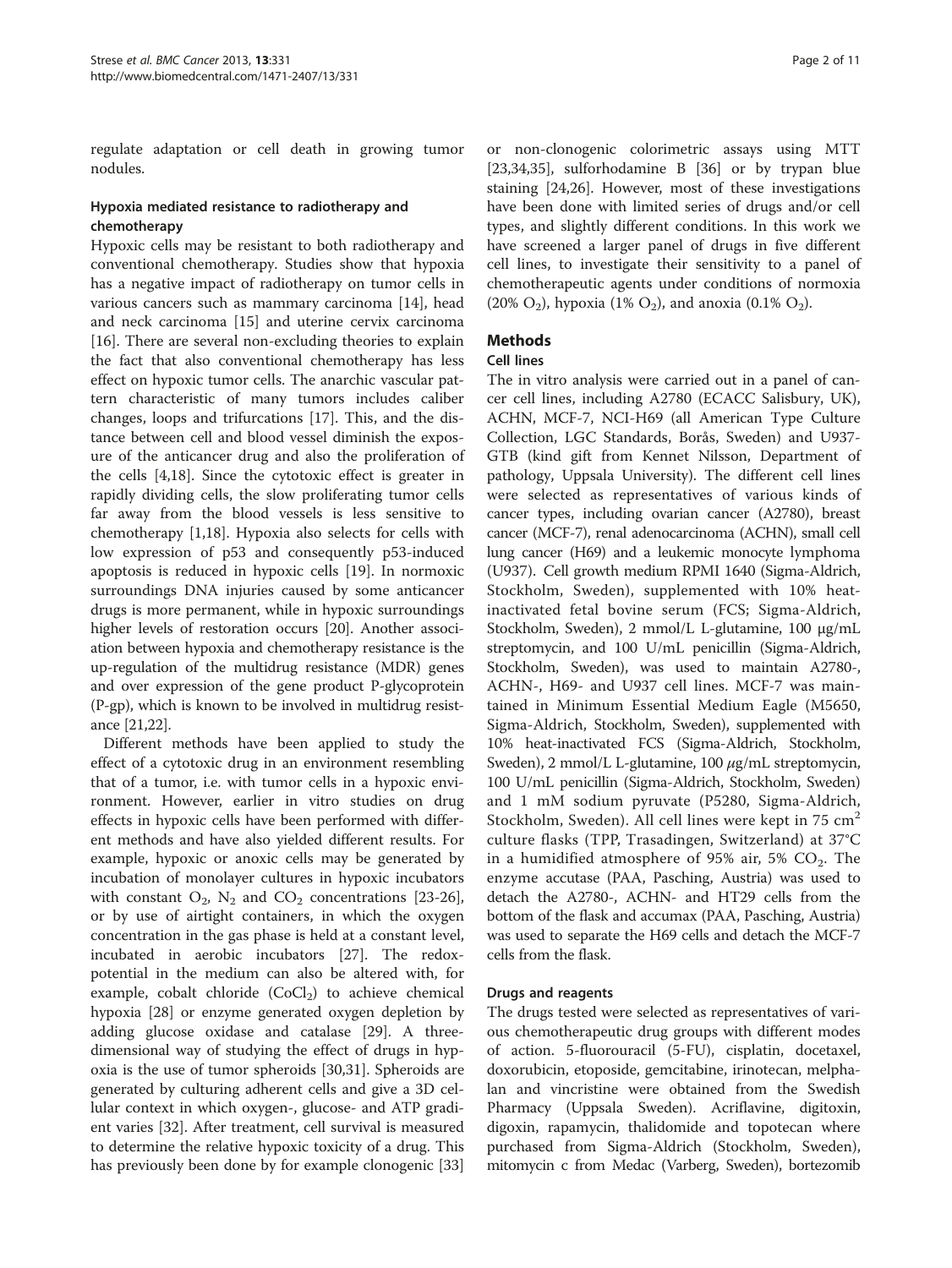and sorafenib from LC laboratories (Woburn, MA, USA) and tirapazamine from Chemos GmbH (Regenstauf, Germany). The drugs are listed in Table 1, including earlier reports of effect(s) in hypoxia. The pharmaceutical preparations were dissolved according to instructions from the manufacturer, the other drugs were dissolved in dimetylsulfoxid (DMSO; Sigma-Aldrich, Stockholm, Sweden) or dimethylacetamide (DMA; Sigma-Aldrich, Stockholm, Sweden) and stored frozen in −70°C for maximum three months. Sterile phosphate buffered saline (PBS; Sigma-Aldrich, Stockholm, Sweden) was used to dilute the drugs to desirable concentrations. Fluoresceindiacetate (FDA; Sigma-Aldrich, Stockholm, Sweden) was dissolved in DMSO to a concentration of 10 mg/mL and kept frozen (−20°C) as a stock solution protected from light.

#### Oxygen deprivation

The cells were seeded in duplicate in 96-well microtiter plates (NUNC, Roskilde, Denmark). 180 μL cell suspension, with the concentration of 100 000 cells/mL was added to each well, blank wells containing medium only. The normoxic set of plates was placed in an aerobic incubator (atmospheric) and the hypoxic/anoxic set where moved to a Ruskinn InVivo<sub>2</sub> 500 hypoxic incubator (Ruskinn Technology Ltd, Pencoed, UK) and where equilibrated at 37°C in a humidified atmosphere of  $5\%$  CO<sub>2</sub> and limited oxygen, either 0.1%  $O_2$  or 1.0%  $O_2$ . Hereafter 0.1%  $O_2$  is considered as extreme deprivation of oxygen and will be referred to as anoxia and  $1.0\%$   $O_2$  will be referred to as hypoxia. After 18 hours pre-incubation, 20 μL of test solution were added to each well (PBS to blank and control, drug solution to duplicate test wells) and left to incubate for 72 hours. After the incubation, measurement according to the fluorometric microculture cytotoxicity assay (FMCA) was performed.

#### The Fluorometric Microculture Cytotoxicity Assay FMCA

The non-clonogenic cell viability assay FMCA is based on the fluorescence generated from the hydrolysis of

#### Table 1 Drugs tested in this study, with previous reports of increased or decreased effect in hypoxia

| Drug         | Type of drug                              | <b>Effect in hypoxia</b>                                                                                                              | <b>References</b> |
|--------------|-------------------------------------------|---------------------------------------------------------------------------------------------------------------------------------------|-------------------|
| $5-FU$       | Antimetabolite pyrimidine<br>analog       | Less effective in hypoxia in mammary tumor and gastric cancer cell lines                                                              | [37, 38]          |
| Acriflavine  | Antiseptic                                | Inhibition of HIF dimerization in a kidney cancer cell line                                                                           | $[39]$            |
| Bortezomib   | Proteasome inhibitor                      | VEGF inhibitor in endothelial cells from myeloma patients, repress HIF-1a activity in<br>multiple myeloma and liver cancer cell lines | [40, 41]          |
| Cisplatin    | Platinum compound                         | Less effective in hypoxia in testicular germ cell tumor and gastric cancer cell lines                                                 | [35, 38]          |
|              |                                           | Downregulate HIF in human ovarian cancer cell lines                                                                                   | $[42]$            |
| Digitoxin    | Cardiac glycoside                         | HIF-1 inhibition in hepatoblastoma cell line                                                                                          | $[43]$            |
| Digoxin      | Cardiac glycoside                         | HIF-1 inhibition in prostate cancer, hepatoblastoma and lymphoma cell lines                                                           | $[43]$            |
| Docetaxel    | Mitosis inhibitor, taxane                 | HIF-1 inhibition in ovarian and breast cancer cell lines                                                                              | $[44]$            |
|              |                                           | Activity unchanged in prostate and ovarian cancer cell lines                                                                          | [42, 45]          |
| Doxorubicin  | Antracycline,                             | Inhibition of HIF activation in human ovarian cancer cell lines                                                                       | $[42]$            |
|              | topoisomerase II inhibitor                | Less effective in hypoxia in murine sarcoma cell lines                                                                                | $[46]$            |
| Etoposide    | Mitosis inhibitor,<br>epipodo-phyllotoxin | Less effective in hypoxia in testicular germ cell tumor, breast, prostatic and hepatic<br>cell lines                                  | [35,47,48]        |
| Gemcitabine  | Pyrimidine analog                         | Less effective in hypoxia in testicular germ cell tumor and pancreatic cell lines                                                     | [35,49,50]        |
| Irinotecan   | Topoisomerase I inhibitor                 | The metabolite SN38 inhibits HIF-1a and VEGF in glioma cell lines                                                                     | [51]              |
| Melphalan    | Alkylating mustard analog                 | Enhanced effect in hypoxia in an animal model and in multiple myeloma cell lines                                                      | [52, 53]          |
| Mitomycin c  | Quinone antibiotics                       | Bioreductive in hypoxia in murine sarcoma and mammary cell lines                                                                      | [46, 54]          |
|              |                                           | Less effective in hypoxia in testicular germ cell tumor cell lines                                                                    | $[35]$            |
| Rapamycin    | Oral macrolide, mTOR-<br>inhibitor        | Inhibits mTOR, downregulate VEGF, degrades HIF-1 in prostate cancer, hematopoietic<br>and colon cancer cell lines                     | $[55-57]$         |
| Sorafenib    | Multikinase inhibitor                     | VEGFR and PDGFR inhibitor in hepatocellular carcinoma                                                                                 | $[58]$            |
| Thalidomide  | Anti-inflammatory                         | Angiogenesis inhibitor in CAM-assay and human endothelial cells                                                                       | [59,60]           |
| Tirapazamine | Bioreductive prodrug                      | Reactive radical cause DNA- breaks in several hypoxic human and animal cell lines                                                     | $[61-63]$         |
| Topotecan    | Topoisomerase I inhibitor                 | Inhibit HIF-1a expression in glioblastoma cell lines and tumor biopsies                                                               | [64, 65]          |
| Vincristine  | Vinca alkaloid                            | Inhibit HIF-1a expression in ovarian and breast cancer cell lines                                                                     | $[44]$            |
|              |                                           | Less effective in hypoxia in gastric cancer cells                                                                                     | [66]              |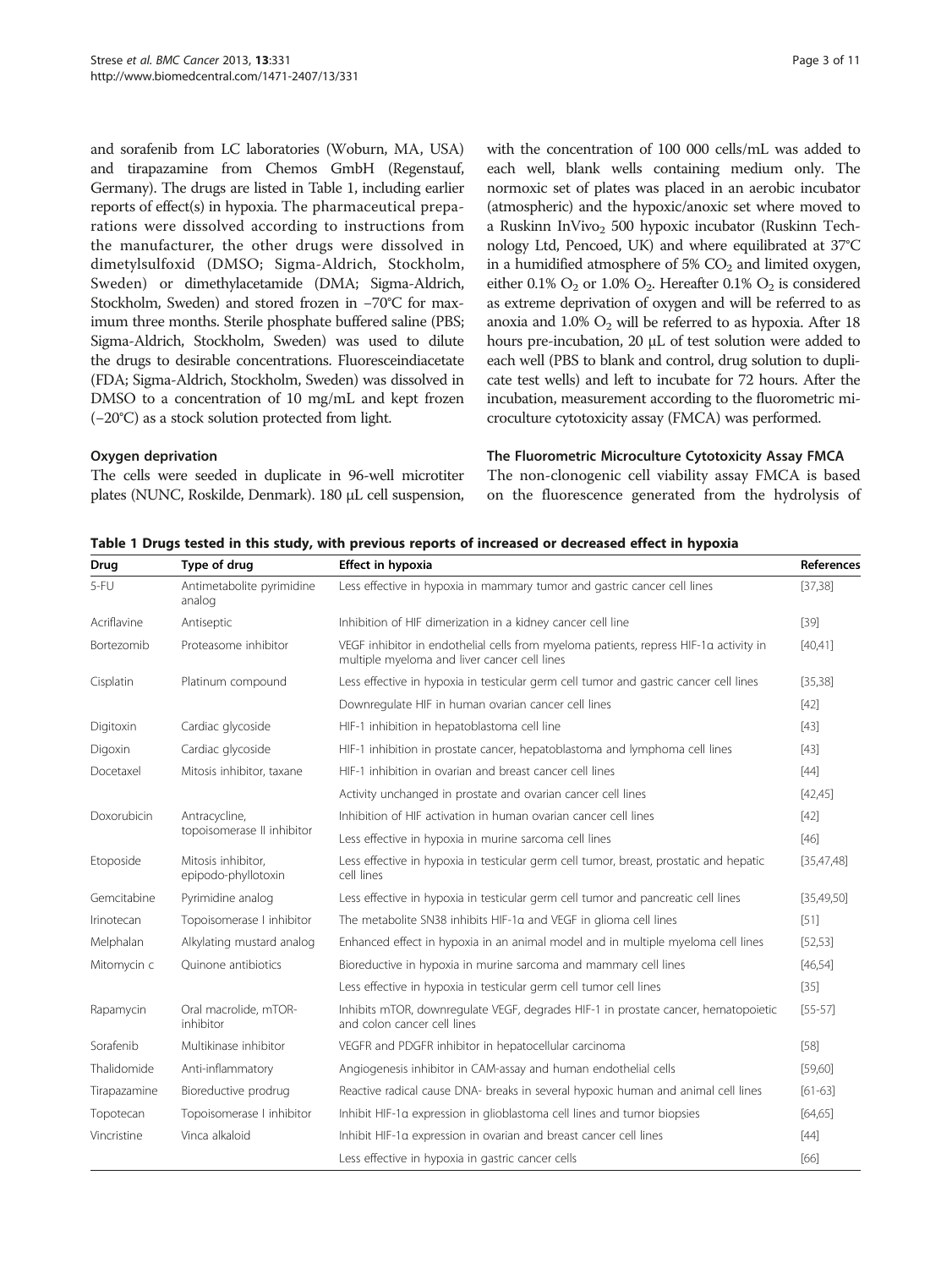fluoresceindiacetate (FDA) to fluorescein by cells with intact cell membranes. The methodology is described by Larsson et al. (1992) and also in detail in the protocol article by Lindhagen et al. (2008) [[67](#page-10-0),[68](#page-10-0)]. In short, cells (20000/well) were pre-incubated at normoxia, hypoxia or anoxia, where after drugs were added and the plates incubated for 72 hrs, washed ones with PBS in a microtiter plate washer (Multiwash, Dynatech Laboratories) and thereafter FDA (100 μl of 0.01 mg/mL FDA, Sigma-Aldrich, Stockholm, Sweden) in a buffer, was added. After 40 minutes incubation (37°C) the generated fluorescence was measured at 485/520 nm in a Fluoroskan II (Labsystems, Helsinki Oy, Finland) and the survival index (SI%) for each drug concentration was calculated. All experiments were performed three times. From the mean SI%-curves the half maximal inhibitory concentration  $(IC_{50})$  was determined using non-linear regression analysis in Prism 5 Software Package (Graph Pad, San Diego, CA). Cytotoxicity ratios ( $R_{anox}$  = anoxic  $IC_{50}/$ normoxic  $IC_{50}$  and  $R_{\text{hvox}}$  = hypoxic  $IC_{50}/\text{normoxic}$  $IC_{50}$ ) were determined for each drug and cell line.

#### Statistical analysis

For the three obtained SI% replicates, Grubbs test was used to detect and exclude significant outliers, with the significance level of alpha = 0.05. Calculations of  $IC_{50}$ were made by the non-linear regression analysis in the Prism 5 software. If the  $IC_{50}$  was ambiguous it was reported as not applicable (N/A). If the suggested  $IC_{50}$ exceeded the highest tested concentration it was reported only if the  $\mathbb{R}^2$  exceeded 0.75 or SI% for the highest concentration was under 75%, otherwise only defined as > highest tested concentration. An approximate  $(\sim)$  value was used as a true value when used to calculate cytotoxicity ratios. An unpaired two-tailed t-test was used to determine the significance levels of the ratios  $(p < 0.05, p < 0.01 \text{ and } p < 0.001).$ 

#### Verifying hypoxia

To verify hypoxia and anoxia in the cells, microarray analysis was performed as previously described [\[69](#page-10-0)] at the Uppsala Array Platform (Department of Medical Science, Science for Life Laboratory, Uppsala University, Sweden). MCF-7 breast cancer cells was incubated either in normoxic, hypoxic or anoxic surroundings, after 90 hours the cells were washed with PBS and total RNA was prepared using RNeasy® Mini Kit (Qiagen AB, Sollentuna, Sweden) according to the manufacturers instructions. RNA concentration was measured with ND-1000 spectrophotometer (NanoDrop Technologies, Wilmington, DE) and RNA quality was evaluated using the Agilent 2100 Bioanalyzer system (Agilent Technologies Inc, Palo Alto, CA). 250 ng of total RNA from each sample were used to generate amplified and biotinylated sense-strand cDNA from the entire expressed genome according to the Ambion WT Expression Kit (P/N 4425209 Rev C 09/2009) and Affymetrix GeneChip® WT Terminal Labeling and Hybridization User Manual (P/N 702808 Rev. 6, Affymetrix Inc., Santa Clara, CA). GeneChip® ST Arrays (GeneChip® Human Gene 2.0 ST Array) were hybridized for 16 hours in a 45°C incubator, rotated at 60 rpm. According to the GeneChip® Expression Wash, Stain and Scan Manual (PN 702731 Rev 3, Affymetrix Inc., Santa Clara, CA) the arrays were then washed and stained using the Fluidics Station 450 and finally scanned using the GeneChip® Scanner 3000 7G. The raw data was normalized in the free software Expression Console provided by Affymetrix (affymetrix.com) using the robust multi-array average (RMA) method. Further interpretation of the gene expression data was done by gene set enrichment analysis (GSEA) [[70](#page-10-0)] and the gene ontology (GO) bioinformatic tool: database for annotation, visualization and integrated discovery (DAVID) [\[71\]](#page-10-0).

# Results

The normoxic  $IC_{50}$ -values for all drugs in the panel in the cell lines (A2780, ACHN, H69, MCF-7 and U-937) are shown in Table 2 and the  $IC_{50}$ -ratios of hypoxic or anoxic vs normoxic cells are displayed in Table [3](#page-4-0). If the

|  |  |                                   | Table 2 Mean $IC_{50}$ values for all tested drugs in normoxia |
|--|--|-----------------------------------|----------------------------------------------------------------|
|  |  | A2780, ACHN, H69, MCF-7 and U-937 |                                                                |

|                    | A2780          | <b>ACHN</b>  | H69            | MCF-7          | U-937           |
|--------------------|----------------|--------------|----------------|----------------|-----------------|
| 5-FU               | $0.69$ mM      | $>1.0$ mM    | $>1.0$ mM      | N/A            | $0.14$ mM       |
| <b>Acriflavine</b> | $6.2 \mu M$    | $12 \mu M$   | $27 \mu M$     | 61 µM          | 4.6 µM          |
| <b>Bortezomib</b>  | 11 nM          | $0.63 \mu M$ | 15 nM          | $>3.0 \mu M$   | 13 nM           |
| Cisplatin          | $\sim$ 9.3 µM  | 28 µM        | $0.11$ mM      | 62 µM          | 2.8 µM          |
| Digitoxin          | $0.11 \mu M$   | $0.15 \mu M$ | $>$ 20 $\mu$ M | N/A            | 70 nM           |
| Digoxin            | $0.15 \mu M$   | $0.81 \mu M$ | N/A            | N/A            | $0.12 \mu M$    |
| Docetaxel          | $10 \mu M$     | $4.0 \mu M$  | 9.5 µM         | $25 \mu M$     | $<$ 16 nM       |
| Doxorubicin        | $\sim$ 1.8 µM  | 4.7 µM       | $23 \mu M$     | 29 µM          | $0.15 \mu M$    |
| Etoposide          | 34 µM          | 11 $\mu$ M   | 17 µM          | >50 µM         | $0.17 \mu M$    |
| Gemcitabine        | $~\sim$ 4.8 mM | $>5.0$ mM    | $>5.0$ mM      | $>5.0$ mM      | $<$ 1.6 $\mu$ M |
| <b>Irinotecan</b>  | 38 µM          | 17 µM        | $\sim$ 0.21 mM | 93 µM          | $4.7 \mu M$     |
| Melphalan          | 18 μM          | 37 µM        | $0.13$ mM      | 0.12 mM        | $6.0 \mu M$     |
| Mitomycin C        | $\sim$ 53 µM   | $23 \mu M$   | 37 µM          | 35 µM          | 0.70 µM         |
| Rapamycin          | $~\sim$ 47 µM  | 28 µM        | 62 µM          | N/A            | 5.1 $\mu$ M     |
| Sorafenib          | 7.2 µM         | $15 \mu M$   | $\sim$ 13 µM   | $43 \mu M$     | $7.3 \mu M$     |
| <b>Thalidomide</b> | N/A            | $>0.1$ mM    | >0.1 mM        | $>0.1$ mM      | $0.17$ mM       |
| Tirapazamine       | $0.15$ mM      | 64 µM        | $0.15$ mM      | $0.14$ mM      | 24 µM           |
| Topotecan          | $15 \mu M$     | $10 \mu M$   | 9.5 µM         | $<$ 30 $\mu$ M | $0.12 \mu M$    |
| Vincristine        | 3.5 mM         | $<$ 0.1 mM   | N/A            | N/A            | $<$ 34 nM       |

N/A (not applicable) refers to an ambiguous  $IC_{50}$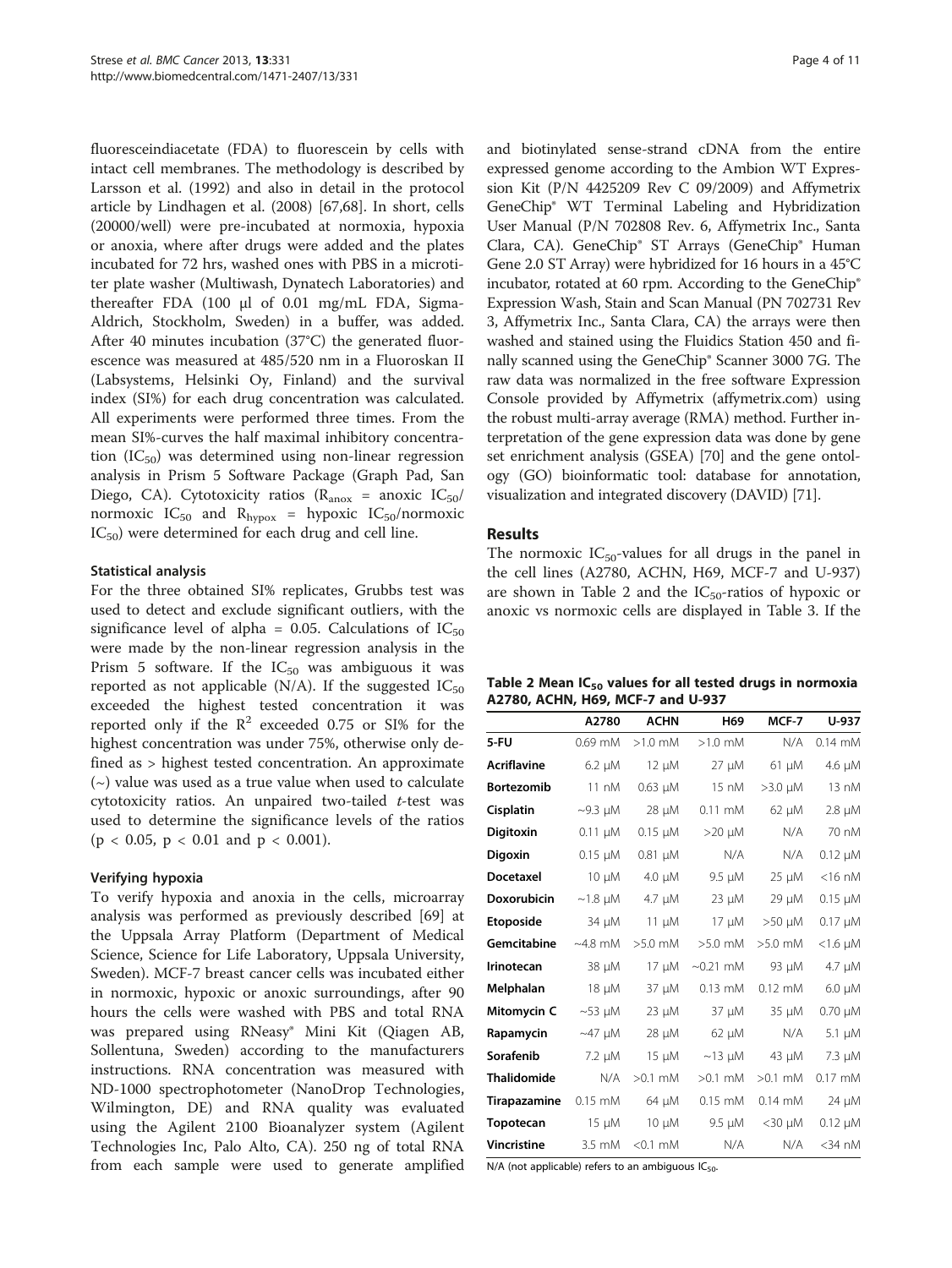<span id="page-4-0"></span>ratio for a drug was close to 1 (arbitrarily set to 0.8-1.2), it was considered as equally effective in anoxic/hypoxic and normoxic cells. If the ratio exceeded 1.2 the effect of the drug was less effective in anoxia/hypoxia, and if the ratio was less than 0.8 the drug was more effective in anoxia/hypoxia.

#### Trends in the different cell lines

The ovarian carcinoma cell line A2780 was less sensitive to most drugs (ratio >1.2 in nine of 17 drugs evaluable for  $IC_{50}$  in anoxia (0.1%  $O_2$ ), but surprisingly was more or equally sensitive (ratio  $< 1.2$  in 14 of 16 drugs) to the administered drugs in hypoxia  $(1.0\% \text{ O}_2)$  compared to normoxia. The renal adenocarcinoma ACHN was less sensitive to the effects of most drugs in both anoxic (ratio >1.2 in 10 of 12 drugs) and hypoxic cells (ratio >1.2 in 11 of 15 drugs) compared to normoxic cells. Compared to normoxic cells, oxygen deprived H69 (small lung cancer) and MCF-7 (breast cancer) cells were generally more sensitive to most drugs (for hypoxia the ratio was <0.8 in 11 of 13, and in 6 of 7 drugs respectively). U-937 (lymphoma) cells were slightly more, or equally, sensitive to most drugs in a hypoxic environment.

#### Trends between the different drugs

In general cisplatin, mitomycin c and tirapazamine (Figure [1\)](#page-5-0) were more effective in anoxic or hypoxic environment (e.g. tirapazamine was significantly more active in all evaluated cell lines; cisplatin in H69, MCF-7 and U-937; and mitomycin C in A2780, H69, MCF-7 and U-937). Acriflavine, bortezomib, doxorubicin and etoposide also showed a slightly higher effect in anoxia and hypoxia compared to normoxia. Sorafenib and irinotecan (Figure [2\)](#page-6-0) was apparently less effective in most anoxic and hypoxic cells (e.g. sorafenib was significantly less active in ACHN, MCF-7 and U-937), while docetaxel and melphalan had a slight decrease in effect in most anoxic and hypoxic cells. The other tested drug did not present with a clear tendency for being more or less sensitive in hypoxia or anoxia, the different cell types behaved differently (Table 3).

#### Sensitivity of untreated cells

The control/blank signal relationship between oxygen deprived and oxygenated cells were calculated to evaluate the proliferating abilities of the cells, since a diminished proliferative capacity is likely to render lower sensitivity to most cytotoxic drugs. The mean ratio of

Table 3 Ratios R<sub>anox</sub> and R<sub>hypox</sub> for all tested drugs in all cell lines

|                    | A2780      |            | <b>ACHN</b> |           | H69        |            | MCF-7      |            | U-937      |            |
|--------------------|------------|------------|-------------|-----------|------------|------------|------------|------------|------------|------------|
|                    | Anoxia     | Hypoxia    | Anoxia      | Hypoxia   | Anoxia     | Hypoxia    | Anoxia     | Hypoxia    | Anoxia     | Hypoxia    |
| 5-FU               | $0.29***$  | N/A        | N/A         | N/A       | N/A        | N/A        | N/A        | N/A        | $1.7***$   | 1.5        |
| <b>Acriflavine</b> | 0.56       | N/A        | $2.4*$      | 1.0       | $0.19***$  | $0.23***$  | N/A        | 0.52       | 0.99       | $0.81*$    |
| <b>Bortezomib</b>  | $0.10***$  | $0.20***$  | $>4.0**$    | $>6.0***$ | $0.14***$  | 0.76       | N/A        | N/A        | 1.1        | 0.85       |
| Cisplatin          | 1.6        | 0.90       | $3.6***$    | 1.1       | $0.22***$  | $0.21***$  | $0.37***$  | $0.49**$   | $0.52***$  | $0.43***$  |
| Digitoxin          | 3.6        | 0.94       | N/A         | $>133***$ | < 0.050    | < 0.56     | N/A        | N/A        | 2.0        | 0.95       |
| Digoxin            | 2.4        | 1.1        | N/A         | $>80**$   | N/A        | < 0.24     | N/A        | N/A        | 1.2        | 0.85       |
| <b>Docetaxel</b>   | 2.3        | 1.0        | 44***       | $7.3***$  | 1.0        | 1.8        | 0.75       | 0.58       | N/A        | N/A        |
| <b>Doxorubicin</b> | 1.3        | 0.50       | $3.5***$    | 1.1       | 1.1        | < 0.46     | $>2.1*$    | $0.59*$    | $0.69*$    | $0.61***$  |
| Etoposide          | 1.3        | 0.73       | $>3.7**$    | $>6.5***$ | $0.46*$    | 0.75       | N/A        | N/A        | 0.87       | $0.80*$    |
| Gemcitabine        | N/A        | 0.62       | N/A         | N/A       | N/A        | N/A        | N/A        | N/A        | N/A        | N/A        |
| <b>Irinotecan</b>  | 1.3        | 1.3        | $5.3***$    | $>2.7***$ | 0.32       | N/A        | >2.7       | N/A        | 1.1        | 0.86       |
| Melphalan          | 2.0        | 2.6        | $4.9***$    | $5.1***$  | $0.24***$  | N/A        | 0.89       | N/A        | $0.61**$   | $0.55***$  |
| Mitomycin C        | $0.17***$  | 0.22       | 1.1         | $2.0***$  | $0.11***$  | $0.18***$  | $0.63*$    | $0.31***$  | $0.45***$  | $0.44***$  |
| Rapamycin          | 1.2        | 0.34       | 1.2         | 1.3       | $0.14***$  | $0.08***$  | N/A        | N/A        | $0.34*$    | 1.8        |
| Sorafenib          | 0.85       | 0.87       | $1.6*$      | 1.2       | 0.58       | 1.8        | 1.5        | 1.4        | 2.0        | 1.2        |
| <b>Thalidomide</b> | N/A        | N/A        | N/A         | N/A       | $< 0.89*$  | N/A        | < 0.28     | N/A        | $0.21***$  | $< 0.44*$  |
| Tirapazamine       | $0.044***$ | $0.045***$ | $0.1***$    | $0.10***$ | $0.025***$ | $0.042***$ | $0.055***$ | $0.062***$ | $0.072***$ | $0.094***$ |
| Topotecan          | $0.023***$ | 0.50       | N/A         | 1.5       | N/A        | $0.31**$   | N/A        | N/A        | $2.2*$     | 0.72       |
| <b>Vincristine</b> | $5.0***$   | 0.010      | N/A         | N/A       | N/A        | N/A        | N/A        | N/A        | N/A        | >1         |

 $R_{anox}$  = anoxic IC<sub>50</sub>/normoxic IC<sub>50</sub> and  $R_{hypox}$  = hypoxic IC<sub>50</sub>/normoxic IC<sub>50</sub>. Ratio value for a drug: 0.8-1.2 = equally effective in anoxia/hypoxia and normoxia, <0.8 = more effective in anoxia/hypoxia, >1.2 = more effective in normoxia, N/A = not applicable. Significance levels \* p < 0.05; \*\* p < 0.01; \*\*\* p < 0.001; two-tailed t-test.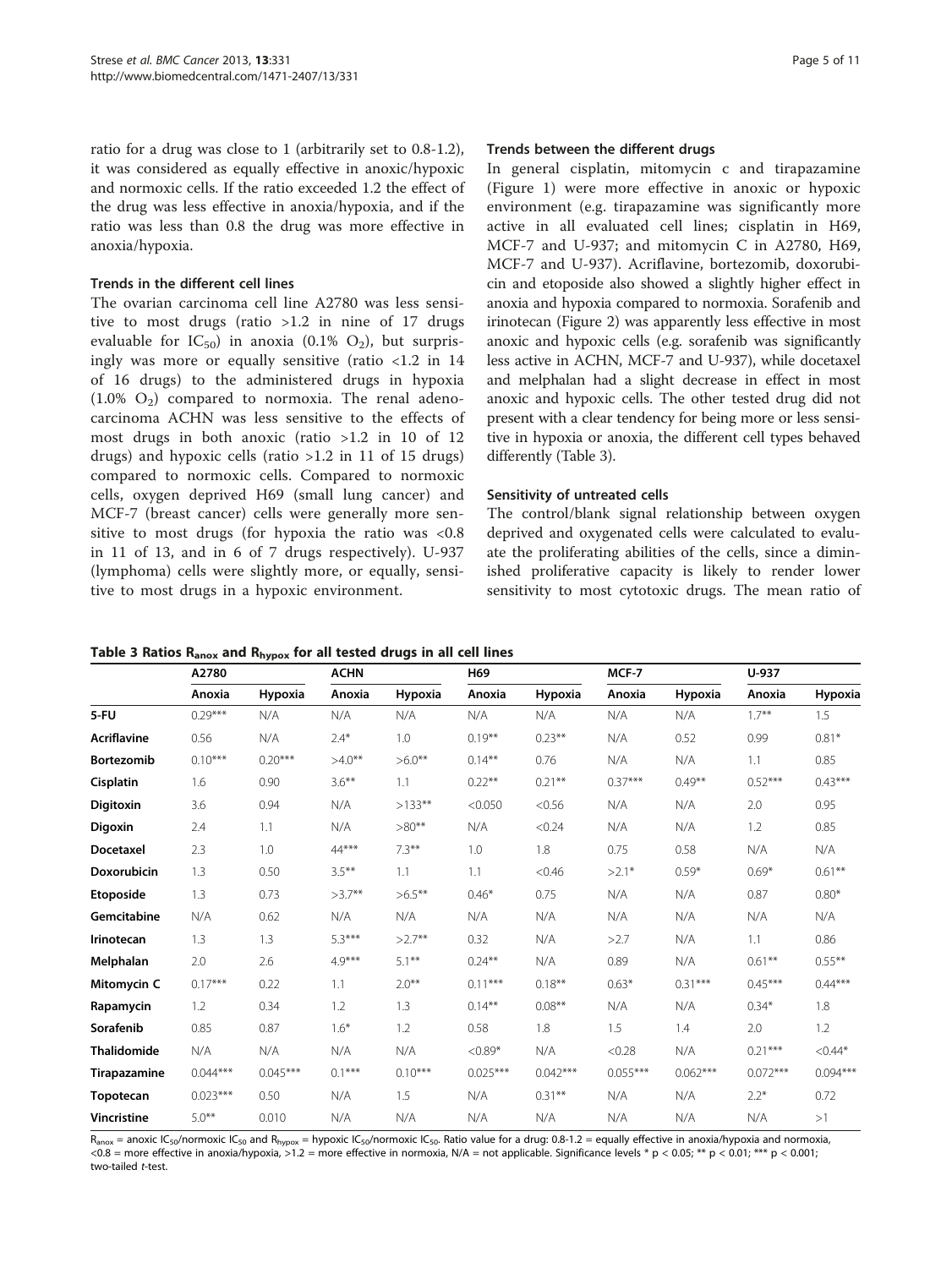<span id="page-5-0"></span>

the control/blank signal of anoxic or hypoxic cells and normoxic cells are presented in Table [4](#page-6-0). A value below 1 (a lower signal) indicates a lower cell number in control wells after  $18 + 72$  hrs incubation in oxygen deprived cells vs. normoxic cells, as would be expected theoretically. However, the comparably high cell density (100,000/mL, selected to give the best signal-noise ratio) and the 90 hrs total incubation will probably also lead to some extent of growth inhibition due to confluence and cell-cell inhibition in the normoxic cells during the experiment. In such cases it is possible that growth inhibition (i.e. cytostatic effects, in contrast to cell killing cytotoxic effects) in the end of the experiments may be underestimated. Low ratios were observed in ACHN, U-937 and anoxic A2780 cells, which appear to correlate with the lower sensitivity to most drugs in hypoxic/anoxic ACHN and anoxic A2780 cells. However, it appears that U-937 is the most sensitive cell line to oxygen deprivation in the panel, and this is not reflected by the changes in chemosensitivity. Surprisingly, a high ratio was observed in H69, and indeed this cell line was also generally more sensitive to most of the drugs tested. No significant discrepancy was observed in MCF-7, who still was slightly more sensitive to the drugs in hypoxia.

#### Hypoxia verification

Gene set enrichment analysis shows a distinct pattern of hypoxia-associated gene sets among the genes upregulated when incubated in hypoxia [[72\]](#page-10-0). Gene expression data confirmed that cells grown in oxygen-deprived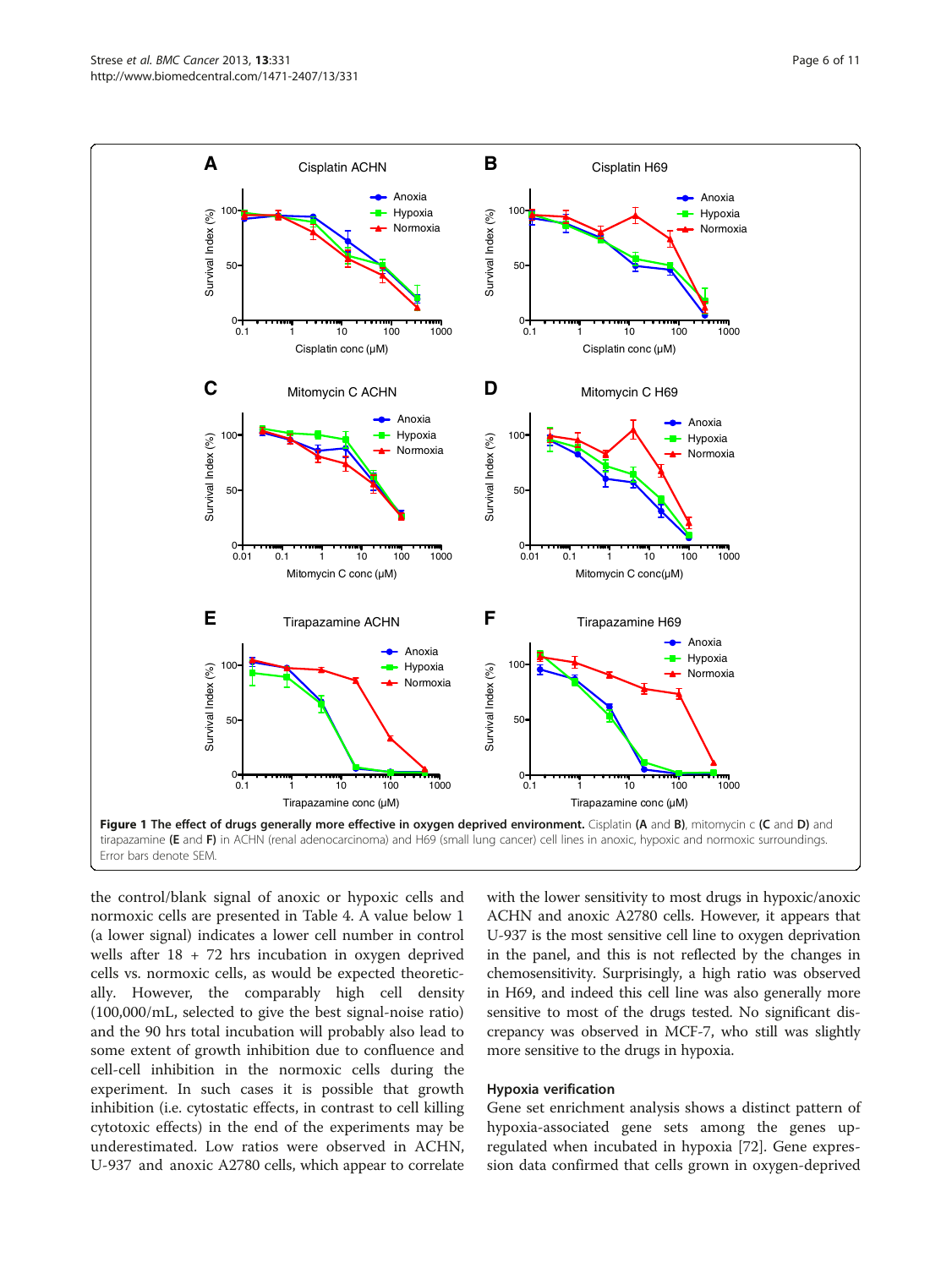<span id="page-6-0"></span>

surroundings to a higher degree expressed genes affiliated with hypoxia such as  $HIF1\alpha$  (Figure [3](#page-7-0)). A clear pattern was also seen in the over-represented GO terms with the top result being the "response to hypoxia" (adjusted p-value 5.19E-13) group of 16 genes, also for the up-regulated genes. Raw and normalized expression data have been deposited at Gene Expression Omnibus with accession number GSE47009.

#### **Discussion**

The concentration of oxygen in human tumors widely varies, and it is not uncommon to find areas with oxygen pressure lower than 2.5 mmHg, and the extent of hypoxia seems to be tumor stage and size independent

Table 4 Mean ratio of the control/blank signal in cells cultivated under anoxic/hypoxic condition vs normoxia  $(n = 6)$ 

| Hypoxia   | Anoxia    |
|-----------|-----------|
| 0.90      | $0.76*$   |
| $0.78*$   | $0.68*$   |
| $1.29*$   | 1.23      |
| 0.94      | 0.97      |
| $0.57***$ | $0.53***$ |
|           |           |

Ratio value  $\sim$ 1 = equal cell number at 90 h in anoxia/hypoxia or normoxia, <0.8 = lower cell number in anoxia or hypoxia, >1.2 = higher cell number in anoxia/ hypoxia. Significance levels \* p < 0.05; \*\* p < 0.01; paired, two-tailed t-test.

[[73\]](#page-10-0). Radiotherapy and conventional chemotherapies are often less effective in oxygen depressed cells [[74](#page-10-0)]. Therefore it is of great importance to make use of the oxygen deprivation and find drugs that are more effective in hypoxic tumor cells.

In our study the untreated hypoxic and anoxic ACHN and U-937 cells, as well as anoxic A2780 cells were less proliferative than corresponding normoxic cells (i.e. most sensitive to oxygen deprivation). Indeed results also showed that ACHN and anoxic A2780 were more resistant to most drugs under reduced oxygen pressure, which is expected in view of the fact that slow proliferating tumor cells are less sensitive to chemotherapy. Interestingly the reversed effect could be observed in H69, where oxygen deprived cells (most surprisingly) appeared more viable and was a lot more sensitive to drugs. MCF-7 cells were also more sensitive to drugs in an oxygen-deprived environment but, in difference to H69, the MCF-7 cells displayed no proliferative difference in normoxic and hypoxic or anoxic surroundings. Hypoxia mostly occurs in tumors and therefore different cell lines with a solid tumor origin were the most interesting objects in this study. The leukemic lymphoma cell line U-937 is not a solid tumor per se, but was included in the study for comparison. Untreated U-937 cells were less viable in an oxygen-deprived environment, but did not display any real difference in sensitivity to chemotherapy in hypoxia or anoxia.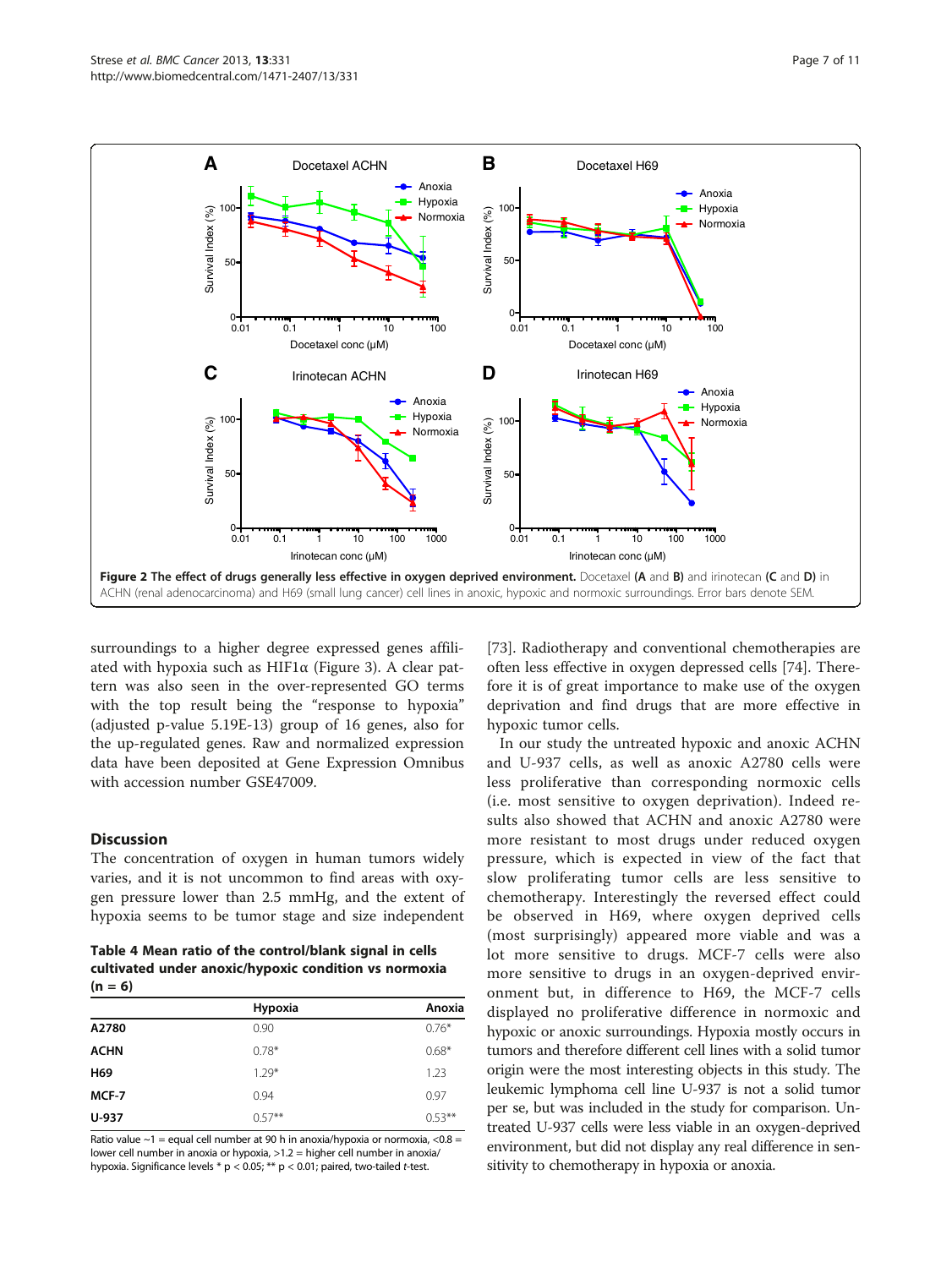<span id="page-7-0"></span>

Three drugs were more effective in a hypoxic and anoxic environment; cisplatin, mitomycin c and tirapazamine. Earlier studies have revealed contradictive results, showing hypoxic cells to be more resistant to cisplatin in some cell lines [\[35\]](#page-9-0) but also showing cisplatin to be a HIF-1 inhibitor [[42](#page-9-0)]. Mitomycin c was also clearly more effective in most of the oxygen deprived cell lines. Hypoxia induces the enzymatic system capable of activating mitomycin c [[75](#page-10-0)] and is therefore considered more toxic to hypoxic cells [[46,54\]](#page-9-0). However, mitomycin c has also been shown to be less effective in hypoxic testicular germ cell tumor cell lines [[35](#page-9-0)] and was in our study less effective in ACHN under hypoxic and anoxic conditions. Tirapazamine was significantly more effective in all oxygen deprived cell lines, and our results for tirapazamine highly correspond to previous studies of this bioreductive prodrug [\[62](#page-10-0)]. Tirapazamine is activated under hypoxic conditions by a reductase enzyme, in which creating a highly reactive molecule that in turn causes single- and double strand breaks in the DNA of tumor [\[61\]](#page-10-0).

The drugs with increased resistance in hypoxic and anoxic cells were docetaxel, irinotecan, melphalan and sorafenib. Docetaxel has been shown to both influence [[44\]](#page-9-0) and not influence [[42\]](#page-9-0) the HIF-1 $\alpha$  protein accumulation. Although this study proposed that docetaxel was

associated with increased drug resistance in most cells in anoxia and hypoxia, other studies has implied that some cell lines was not [\[45](#page-9-0)]. In accordance to this study, irinotecan has earlier been shown to be less effective under hypoxic conditions [\[35](#page-9-0)]. Irinotecan decreases the expression of HIF-1α and VEGF under both normoxic and hypoxic conditions [\[51](#page-9-0)], which could be why there is no difference in effect in some cell lines; here U-937. Melphalan is an alkylating agent with an enhanced effect in hypoxia [\[52](#page-9-0)] and in HIF-1 $\alpha$  inhibited cells [[53\]](#page-9-0). Although the correlation between hypoxia and melphalan resistance was not distinct, both A2780 and ACHN were clearly less sensitive and U-937 more sensitive, in oxygen deprived cells. Sorafenib inhibits vascular endothelial growth factor receptor (VEGFR) and platelet-derived growth factor receptor (PDGFR) signaling [\[58](#page-10-0)], thus one might hypothesize that sorafenib would be more potent under hypoxic conditions. With respect to the cell lines used in this report, we have found no information on SCLC cell line NCI-H69 expression or dependence on VEGF signaling. The renal cell adenocarcinoma ACHN has a low normal baseline secretion of VEGF to cell growth medium [[76\]](#page-10-0), a secretion that may be inhibited by sorafenib, and to which ACHN is sensitive [[77](#page-10-0)]. The breast cancer cell line MCF-7 has been described with a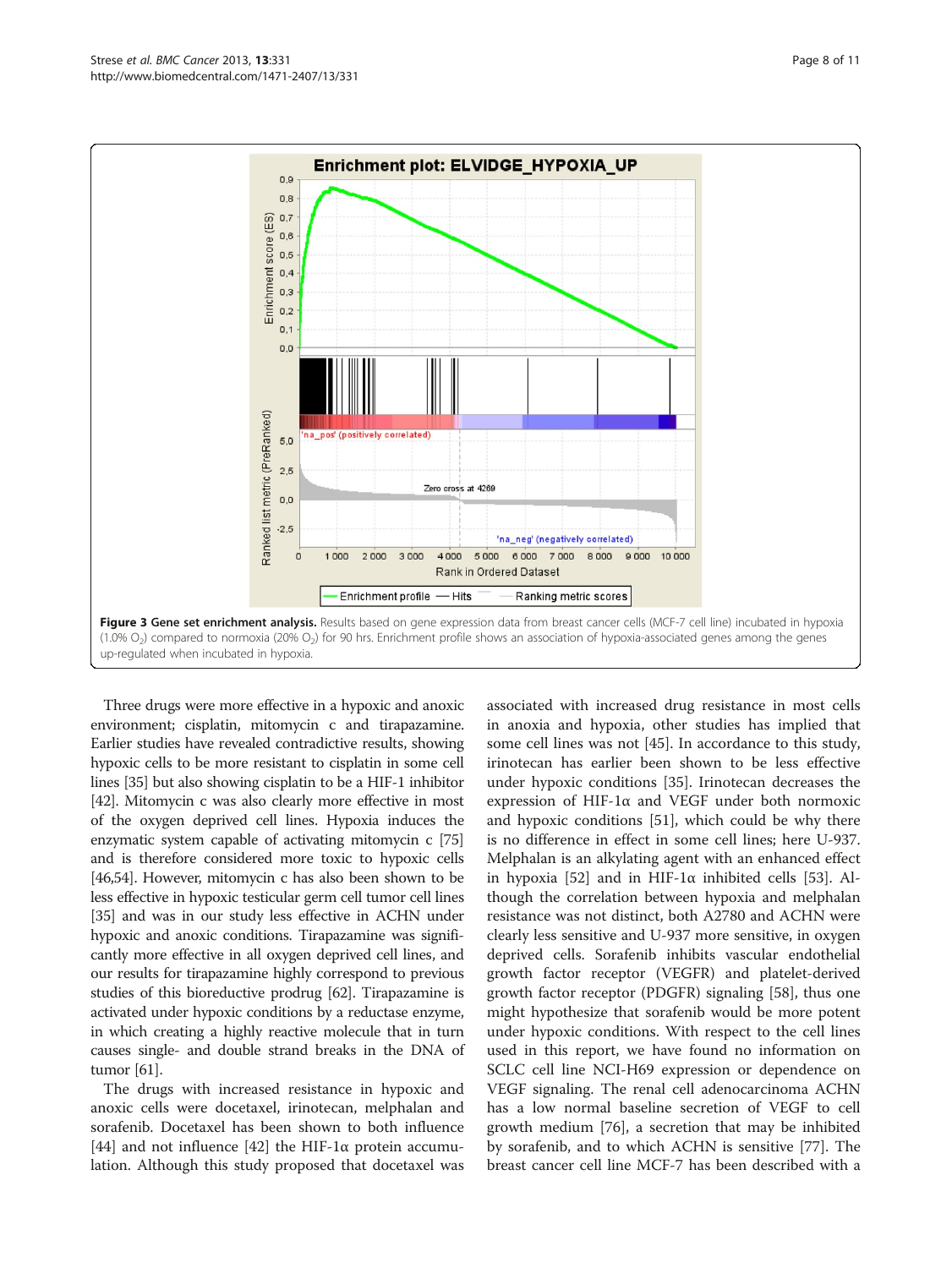<span id="page-8-0"></span>survival system by which VEGF can act as an internal autocrine (intracrine) survival factor through its binding to VEGFR-1 [[78\]](#page-10-0), and cell line is sensitive to treatment with sorafenib, which also appear to down-regulate hypoxia induced HIF-1α expression [[79\]](#page-10-0). The ovarian carcinoma cell line A2780 expresses VEGFR-1 [\[80](#page-10-0)], but its sensitivity to sorafenib has not been described previously. In this study sorafenib was less effective in hypoxic and anoxic ACHN, MCF-7 and U-937 cells, which may be related to the mono-culture assay with no communicating stroma cells.

In the study presented herein we have emphasized to isolate hypoxia as the variable in the experiments, all other factors (nutrients in medium, cell density, incubation time etc.) were standardized, and all arms of each replicate (normoxic vs anoxic/hypoxic) were analyzed simultaneously. There are several environmental factors in solid tumors that may be studied, e.g. the low nutrient supply (analogous with oxygen supply), interaction with stroma cells, acidity (in part secondary to hypoxia, and metabolism), as well as proliferation of the tumor cells. These factors may be studied individually (as in this report), or by assays including several aspects, for example by the use of spheroid cultures or prolonged incubation times beyond confluency. Furthermore, since different drugs act on cancer cells in different ways resulting in cytostatic (growth inhibitory) or cytotoxic (cell killing) effects, different readouts would probably yield different results. The FMCA-based  $IC_{50}$ -value used in this report is based on survival indices (compared to untreated control) at the end of the experiment, and is thus the result of both antiproliferative and toxic effects.

#### Conclusion

Our results show that impaired chemosensitivity is not universal, in contrast different cell lines behave different and some drugs appear even less effective in normoxia. Part of the results obtained with this method, as probably with any model of oxygen deficiency, can be directly explained by decreased proliferation when cells are deprived of oxygen. However, this is clearly not the only variable, as some cells appeared to increase their proliferation and sensitivity under low oxygen pressure. Furthermore, hypoxia is not the only limiting factor of proliferation in a small tumor, but other limiting factors, such as the physical space, distribution of nutrients and drugs, metabolism and removal of waste products (with a succeeding change in pH), may also be utilized as therapeutic targets. These and other factors could also be evaluated in a similar screen study.

#### Competing interests

The authors declare that they have no competing interests.

#### Authors' contributions

SS individually performed all experimental work, collected and processed raw data, and drafted the manuscript. MF is appointed co-supervisor, participated in the experimental design and in particular interpretation of microarray analysis. RL is appointed co-supervisor and head of department, RL participated in the design of the study and interpretation of data. JG is appointed main supervisor, conceived of the study, participated in its design and co-ordination with co-workers/authors. JG was also involved in analyzing and interpretation data yielded, and had an active role in drafting the manuscript together with SS. All authors read and approved the final manuscript.

#### Acknowledgements

This work was supported by Research Fund at the Department of Oncology, Uppsala University Hospital (Stiftelsen Onkologiska Klinikens i Uppsala Forskningsfond), and the LIONS Cancer Research fund. Lena Lenhammar, Nasrin Najafi and Emelie Larsson are gratefully acknowledged for skillful technical assistance.

#### Received: 14 March 2013 Accepted: 28 June 2013 Published: 5 July 2013

#### References

- Durand RE, Raleigh JA: Identification of nonproliferating but viable hypoxic tumor cells in vivo. Cancer Res 1998, 58(16):3547–3550.
- 2. Evans SM, Joiner B, Jenkins WT, Laughlin KM, Lord EM, Koch CJ: Identification of hypoxia in cells and tissues of epigastric 9L rat glioma using EF5 [2-(2-nitro-1H-imidazol-1-yl)-N-(2,2,3,3,3-pentafluoropropyl) acetamide]. Br J Cancer 1995, 72(4):875–882.
- 3. Partridge SE, Aquino-Parsons C, Luo C, Green A, Olive PL: A pilot study comparing intratumoral oxygenation using the comet assay following 2.5% and 5% carbogen and 100% oxygen. Int J Radiat Oncol Biol Phys 2001, 49(2):575–580.
- 4. Tannock IF: The relation between cell proliferation and the vascular system in a transplanted mouse mammary tumour. Br J Cancer 1968, 22(2):258–273.
- 5. Evans SM, Hahn SM, Magarelli DP, Koch CJ: Hypoxic heterogeneity in human tumors: EF5 binding, vasculature, necrosis, and proliferation. Am J Clin Oncol 2001, 24(5):467–472.
- Hanahan D, Folkman J: Patterns and emerging mechanisms of the angiogenic switch during tumorigenesis. Cell 1996, 86(3):353–364.
- 7. Zetter BR: Angiogenesis and tumor metastasis. Annu Rev Med 1998, 49:407–424.
- 8. Brahimi-Horn MC, Chiche J, Pouyssegur J: Hypoxia and cancer. J Mol Med 2007, 85(12):1301–1307.
- 9. Hicklin DJ, Filis LM: Role of the vascular endothelial growth factor pathway in tumor growth and angiogenesis. J Clin Oncol 2005, 23(5):1011–1027.
- 10. Zhou J, Schmid T, Schnitzer S, Brune B: Tumor hypoxia and cancer progression. Cancer Lett 2006, 237(1):10–21.
- 11. Vander Heiden MG, Cantley LC, Thompson CB: Understanding the Warburg effect: the metabolic requirements of cell proliferation. Science 2009, 324(5930):1029–1033.
- 12. Cardone RA, Casavola V, Reshkin SJ: The role of disturbed pH dynamics and the Na+/H + exchanger in metastasis. Nat Rev Cancer 2005, 5(10):786–795.
- 13. Bogenrieder T, Herlyn M: Axis of evil: molecular mechanisms of cancer metastasis. Oncogene 2003, 22(42):6524–6536.
- 14. Grau C, Khalil AA, Nordsmark M, Horsman MR, Overgaard J: The relationship between carbon monoxide breathing, tumour oxygenation and local tumour control in the C3H mammary carcinoma in vivo. Br J Cancer 1994, 69(1):50–57.
- 15. Brizel DM, Dodge RK, Clough RW, Dewhirst MW: Oxygenation of head and neck cancer: changes during radiotherapy and impact on treatment outcome. Radiother Oncol 1999, 53(2):113–117.
- 16. Hockel M, Schlenger K, Aral B, Mitze M, Schaffer U, Vaupel P: Association between tumor hypoxia and malignant progression in advanced cancer of the uterine cervix. Cancer Res 1996, 56(19):4509–4515.
- 17. Bodner G, Schocke MF, Rachbauer F, Seppi K, Peer S, Fierlinger A, Sununu T, Jaschke WR: Differentiation of malignant and benign musculoskeletal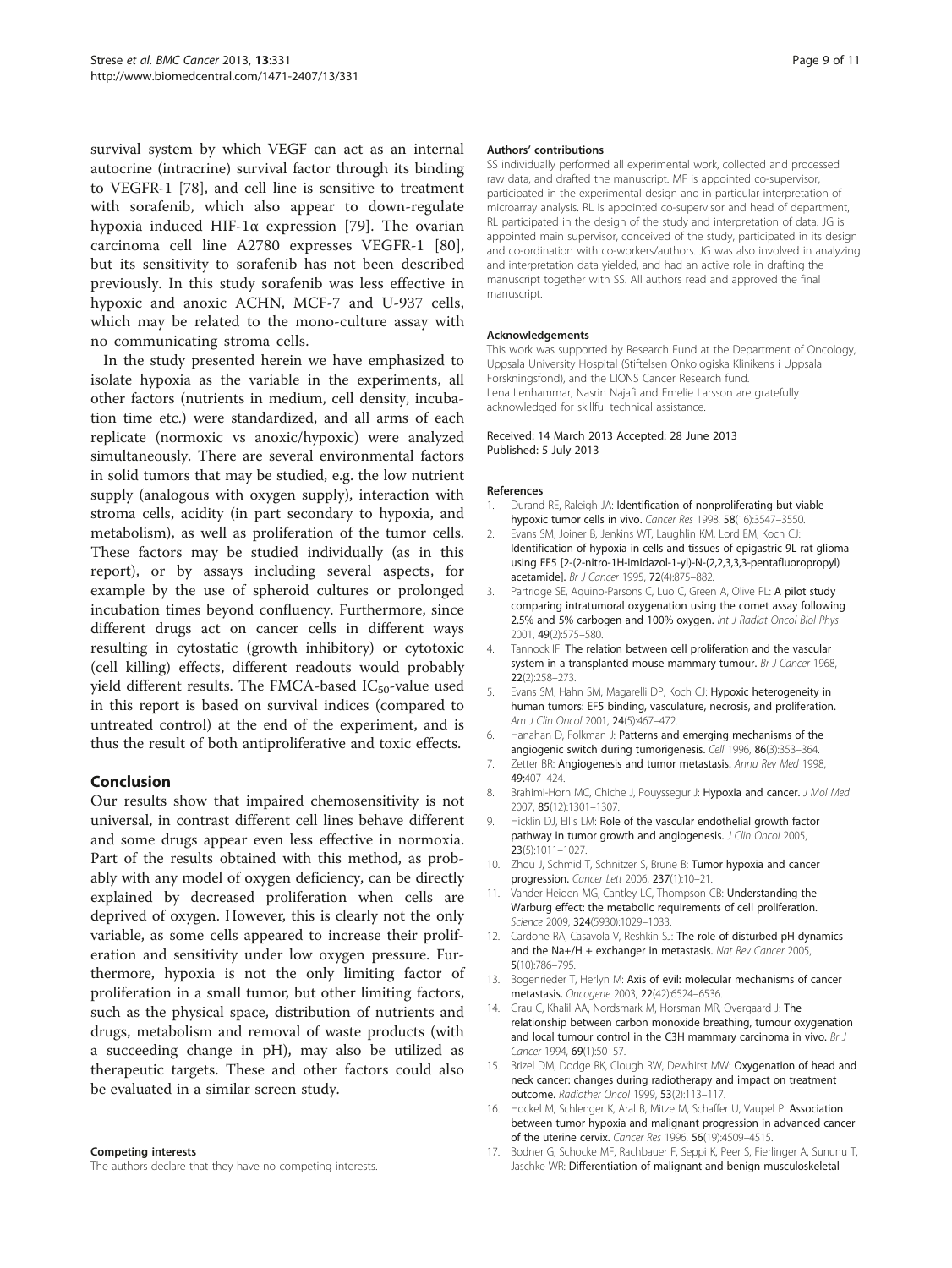<span id="page-9-0"></span>tumors: combined color and power Doppler US and spectral wave analysis. Radiology 2002, 223(2):410–416.

- 18. Brown JM, Giaccia AJ: The unique physiology of solid tumors: opportunities (and problems) for cancer therapy. Cancer Res 1998, 58(7):1408–1416.
- 19. Graeber TG, Osmanian C, Jacks T, Housman DE, Koch CJ, Lowe SW, Giaccia AJ: Hypoxia-mediated selection of cells with diminished apoptotic potential in solid tumours. Nature 1996, 379(6560):88–91.
- 20. Brown JM, Wilson WR: Exploiting tumour hypoxia in cancer treatment. Nat Rev Cancer 2004, 4(6):437–447.
- 21. Roninson IB: The role of the MDR1 (P-glycoprotein) gene in multidrug resistance in vitro and in vivo. Biochem Pharmacol 1992, 43(1):95–102.
- 22. Wartenberg M, Ling FC, Muschen M, Klein F, Acker H, Gassmann M, Petrat K, Putz V, Hescheler J, Sauer H: Regulation of the multidrug resistance transporter P-glycoprotein in multicellular tumor spheroids by hypoxiainducible factor (HIF-1) and reactive oxygen species. FASEB J 2003, 17(3):503–505.
- 23. Matzow T, Cowen RL, Williams KJ, Telfer BA, Flint PJ, Southgate TD, Saunders MP: Hypoxia-targeted over-expression of carboxylesterase as a means of increasing tumour sensitivity to irinotecan (CPT-11). J Gene Med 2007, 9(4):244–252.
- 24. Erler JT, Cawthorne CJ, Williams KJ, Koritzinsky M, Wouters BG, Wilson C, Miller C, Demonacos C, Stratford IJ, Dive C: Hypoxia-mediated downregulation of Bid and Bax in tumors occurs via hypoxia-inducible factor 1-dependent and -independent mechanisms and contributes to drug resistance. Mol Cell Biol 2004, 24(7):2875–2889.
- 25. Lash GE, Fitzpatrick TE, Graham CH: Effect of hypoxia on cellular adhesion to vitronectin and fibronectin. Biochem Biophys Res Commun 2001, 287(3):622–629.
- 26. Kim JY, Kim YJ, Lee S, Park JH: The critical role of ERK in death resistance and invasiveness of hypoxia-selected glioblastoma cells. BMC Cancer 2009, 9:27.
- 27. Carmeliet P, Dor Y, Herbert JM, Fukumura D, Brusselmans K, Dewerchin M, Neeman M, Bono F, Abramovitch R, Maxwell P, Koch CJ, Ratcliffe P, Moons L, Jain RK, Collen D, Keshert E: Role of HIF-1alpha in hypoxia-mediated apoptosis, cell proliferation and tumour angiogenesis. Nature 1998, 394 (6692):485–490.
- 28. Griguer CE, Oliva CR, Kelley EE, Giles GI, Lancaster JR Jr, Gillespie GY: Xanthine oxidase-dependent regulation of hypoxia-inducible factor in cancer cells. Cancer Res 2006, 66(4):2257–2263.
- 29. Baumann RP, Penketh PG, Seow HA, Shyam K, Sartorelli AC: Generation of oxygen deficiency in cell culture using a two-enzyme system to evaluate agents targeting hypoxic tumor cells. Radiat Res 2008, 170(5):651–660.
- 30. Minchinton AI, Tannock IF: Drug penetration in solid tumours. Nat Rev Cancer 2006, 6(8):583–592.
- 31. Karlsson H, Fryknas M, Larsson R, Nygren P: Loss of cancer drug activity in colon cancer HCT-116 cells during spheroid formation in a new 3-D spheroid cell culture system. Exp Cell Res 2012, 318(13):1577–1585.
- 32. Hirschhaeuser F, Menne H, Dittfeld C, West J, Mueller-Klieser W, Kunz-Schughart LA: Multicellular tumor spheroids: an underestimated tool is catching up again. J Biotechnol 2010, 148(1):3-15.
- 33. Danielsen T, Skoyum R, Rofstad EK: Hypoxia-induced changes in radiation sensitivity in human melanoma cells: importance of oxygen-regulated proteins, adenylate energy charge and cell cycle distribution. Radiother Oncol 1997, 44(2):177–182.
- 34. Yang SJ, Pyen J, Lee I, Lee H, Kim Y, Kim T: Cobalt chloride-induced apoptosis and extracellular signal-regulated protein kinase 1/2 activation in rat C6 glioma cells. J Biochem Mol Biol 2004, 37(4):480–486.
- 35. Koch S, Mayer F, Honecker F, Schittenhelm M, Bokemeyer C: Efficacy of cytotoxic agents used in the treatment of testicular germ cell tumours under normoxic and hypoxic conditions in vitro. Br J Cancer 2003, 89(11):2133–2139.
- 36. Hay MP, Gamage SA, Kovacs MS, Pruijn FB, Anderson RF, Patterson AV, Wilson WR, Brown JM, Denny WA: Structure-activity relationships of 1,2,4benzotriazine 1,4-dioxides as hypoxia-selective analogues of tirapazamine. J Med Chem 2003, 46(1):169–182.
- 37. Sakata K, Kwok TT, Murphy BJ, Laderoute KR, Gordon GR, Sutherland RM: Hypoxia-induced drug resistance: comparison to P-glycoprotein -associated drug resistance. Br J Cancer 1991, 64(5):809–814.
- 38. Rohwer N, Dame C, Haugstetter A, Wiedenmann B, Detjen K, Schmitt CA, Cramer T: Hypoxia-inducible factor 1alpha determines gastric cancer

chemosensitivity via modulation of p53 and NF-kappaB. PLoS One 2010, 5(8):e12038.

- 39. Lee K, Zhang H, Qian DZ, Rey S, Liu JO, Semenza GL: Acriflavine inhibits HIF-1 dimerization, tumor growth, and vascularization. Proc Natl Acad Sci USA 2009, 106(42):17910–17915.
- 40. Roccaro AM, Hideshima T, Raje N, Kumar S, Ishitsuka K, Yasui H, Shiraishi N, Ribatti D, Nico B, Vacca A, Dammacco F, Richardson PG, Anderson KC: Bortezomib mediates antiangiogenesis in multiple myeloma via direct and indirect effects on endothelial cells. Cancer Res 2006, 66(1):184–191.
- 41. Shin DH, Chun YS, Lee DS, Huang LE, Park JW: Bortezomib inhibits tumor adaptation to hypoxia by stimulating the FIH-mediated repression of hypoxia-inducible factor-1. Blood 2008, 111(6):3131–3136.
- 42. Duyndam MC, van Berkel MP, Dorsman JC, Rockx DA, Pinedo HM, Boven E: Cisplatin and doxorubicin repress Vascular Endothelial Growth Factor expression and differentially down-regulate Hypoxia-inducible Factor I activity in human ovarian cancer cells. Biochem Pharmacol 2007, 74(2):191–201.
- 43. Zhang H, Qian DZ, Tan YS, Lee K, Gao P, Ren YR, Rey S, Hammers H, Chang D, Pili R, Dang CV, Liu JO, Semenza GL: Digoxin and other cardiac glycosides inhibit HIF-1alpha synthesis and block tumor growth. Proc Natl Acad Sci USA 2008, 105(50):19579–19586.
- 44. Escuin D, Kline ER, Giannakakou P: Both microtubule-stabilizing and microtubule-destabilizing drugs inhibit hypoxia-inducible factor-1alpha accumulation and activity by disrupting microtubule function. Cancer Res 2005, 65(19):9021–9028.
- 45. Forde JC, Perry AS, Brennan K, Martin LM, Lawler MP, Lynch TH, Hollywood D, Marignol L: Docetaxel maintains its cytotoxic activity under hypoxic conditions in prostate cancer cells. Urol Oncol 2010, 30:912–919.
- 46. Kennedy KA, Siegfried JM, Sartorelli AC, Tritton TR: Effects of anthracyclines on oxygenated and hypoxic tumor cells. Cancer Res 1983, 43(1):54–59.
- 47. Sermeus A, Cosse JP, Crespin M, Mainfroid V, de Longueville F, Ninane N, Raes M, Remacle J, Michiels C: Hypoxia induces protection against etoposide-induced apoptosis: molecular profiling of changes in gene expression and transcription factor activity. Mol Cancer 2008, 7:27.
- 48. Sullivan R, Graham CH: Hypoxia prevents etoposide-induced DNA damage in cancer cells through a mechanism involving hypoxiainducible factor 1. Mol Cancer Ther 2009, 8(6):1702–1713.
- 49. Onozuka H, Tsuchihara K, Esumi H: Hypoglycemic/hypoxic condition in vitro mimicking the tumor microenvironment markedly reduced the efficacy of anticancer drugs. Cancer Sci 2011, 102(5):975–982.
- 50. Kasuya K, Tsuchida A, Nagakawa Y, Suzuki M, Abe Y, Itoi T, Serizawa H, Nagao T, Shimazu M, Aoki T: Hypoxia-inducible factor-1alpha expression and gemcitabine chemotherapy for pancreatic cancer. Oncol Rep 2011, 26(6):1399–1406.
- 51. Kamiyama H, Takano S, Tsuboi K, Matsumura A: Anti-angiogenic effects of SN38 (active metabolite of irinotecan): inhibition of hypoxia-inducible factor 1 alpha (HIF-1alpha)/vascular endothelial growth factor (VEGF) expression of glioma and growth of endothelial cells. J Cancer Res Clin Oncol 2005, 131(4):205–213.
- 52. de Wilt JH, Manusama ER, van Tiel ST, van Ijken MG, ten Hagen TL, Eggermont AM: Prerequisites for effective isolated limb perfusion using tumour necrosis factor alpha and melphalan in rats. Br J Cancer 1999, 80 (1–2):161–166.
- 53. Hu Y, Kirito K, Yoshida K, Mitsumori T, Nakajima K, Nozaki Y, Hamanaka S, Nagashima T, Kunitama M, Sakoe K, Komatsu N: Inhibition of hypoxiainducible factor-1 function enhances the sensitivity of multiple myeloma cells to melphalan. Mol Cancer Ther 2009, 8(8):2329–2338.
- 54. Teicher BA, Lazo JS, Sartorelli AC: Classification of antineoplastic agents by their selective toxicities toward oxygenated and hypoxic tumor cells. Cancer Res 1981, 41(1):73–81.
- 55. Hudson CC, Liu M, Chiang GG, Otterness DM, Loomis DC, Kaper F, Giaccia AJ, Abraham RT: Regulation of hypoxia-inducible factor 1alpha expression and function by the mammalian target of rapamycin. Mol Cell Biol 2002, 22(20):7004–7014.
- 56. Mayerhofer M, Valent P, Sperr WR, Griffin JD, Sillaber C: BCR/ABL induces expression of vascular endothelial growth factor and its transcriptional activator, hypoxia inducible factor-1alpha, through a pathway involving phosphoinositide 3-kinase and the mammalian target of rapamycin. Blood 2002, 100(10):3767–3775.
- 57. Pencreach E, Guerin E, Nicolet C, Lelong-Rebel I, Voegeli AC, Oudet P, Larsen AK, Gaub MP, Guenot D: Marked activity of irinotecan and